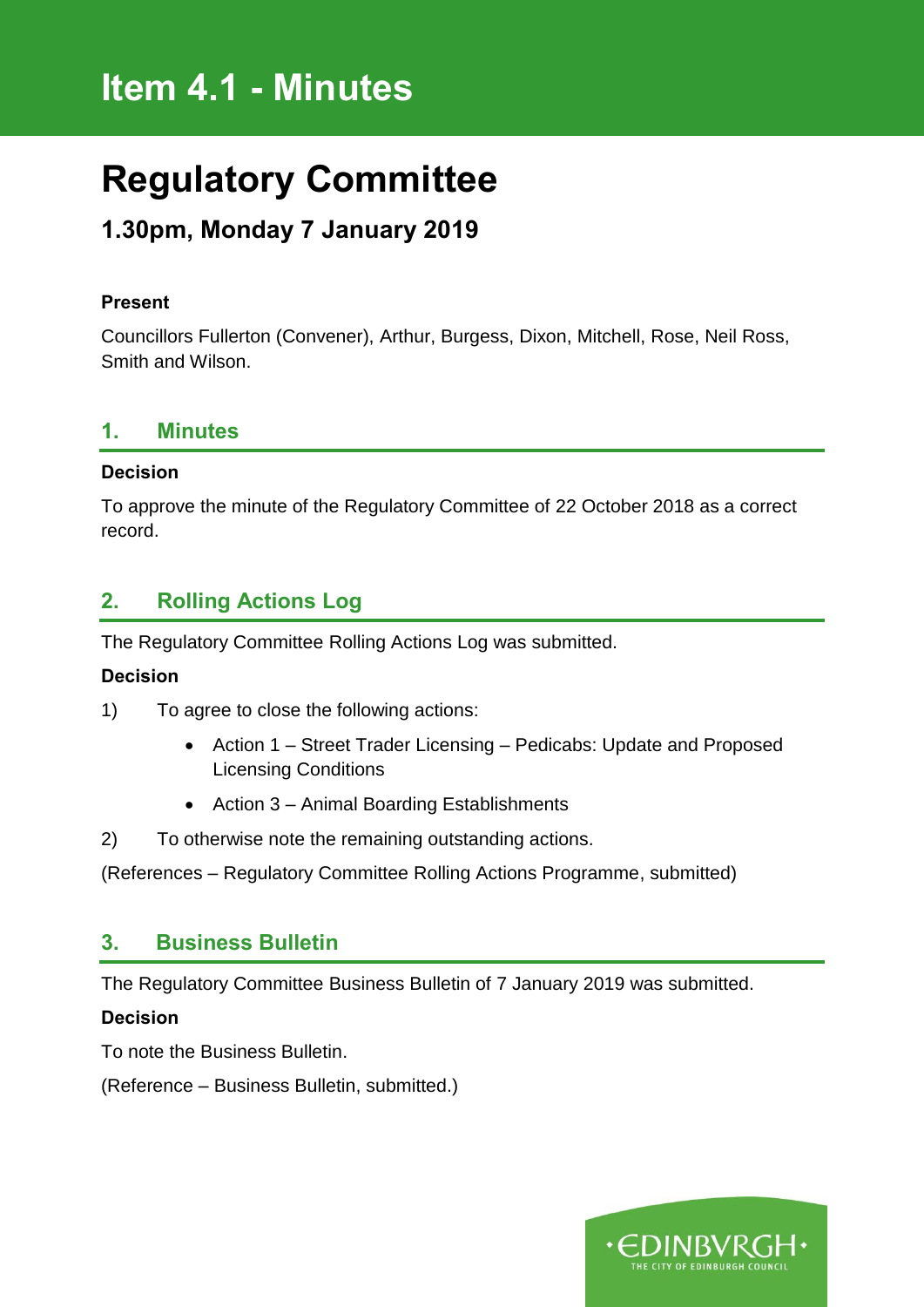## **4. Taxi Examination Centre – Performance Update**

Performance data on pass and fail rates in respect of vehicle inspections carried out at the Taxi Examination Centre was presented. Information was also provided on measures which had been implemented to address increased demand at the Centre including:

- Securing additional accommodation at the Murrayburn Road depot to accommodate two additional vehicle inspection ramps;
- Not carrying out any test where it was apparent that the vehicle has not been prepared for inspection and a retest fee applied.

#### **Decision**

- 1) To note the report.
- 2) To support the proposals for improved efficiency and vehicle safety as outlined in paragraphs 3.9 to 3.13 of the report.
- 3) To note that consultation on these proposals with the Hire Car Consultation Group (HCCG) would commence in early 2019, with the final recommendations being reported to the next Committee in May 2019.
- 4) To ask the Executive Director of Place to provide a further report on the issue of missed appointments including measures to address this together with supporting statistical information on any financial impact.

(References – Regulatory Committee 8 January 2018 (item 6.1); report by the Executive Director of Place, submitted.)

# **5. Civic Government (Scotland) Act 1982 – Proposed Update to Licensing Policy on Applications**

Approval was sought for proposed measures to amend and improve the administrative policy on the timescales for receipt of applications under the Civic Government (Scotland) Act 1982.

#### **Decision**

- 1) To note the report.
- 2) To adopt the amended administrative policy as summarised in paragraph 3.6 of the report.
- 3) That the matter be brought back to the Committee for review in the event of any significant issues arising as a result of the policy changes.

(Reference – report by the Executive Director of Place, submitted.)